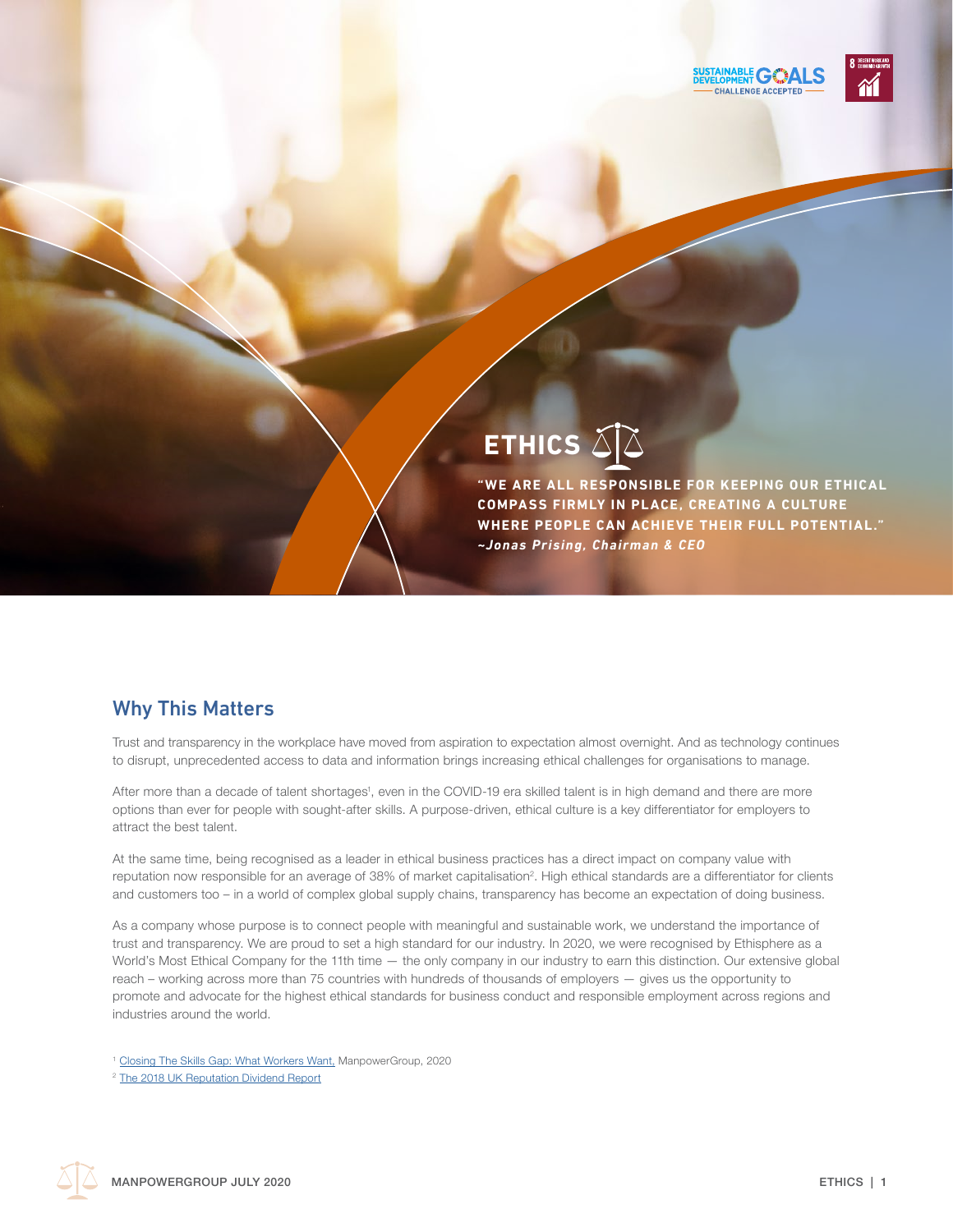## Proud of Our Progress: Where We Are Today

#### **SETTING THE TONE**

Our strong and comprehensive global [Code of Business Conduct and Ethics](https://www.manpowergroup.com/ethics/code-of-business-conduct-and-ethics) ("Code") sets the tone for everyone we work with, from internal staff to suppliers and partners. Given our global footprint, the Code is available in over 20 languages, making it accessible to all employees and stakeholders around the world.

#### **REGULAR, REALISTIC AND RELEVANT TRAINING**

All our employees regularly train on our Code and other issue-specific policies, including anti-corruption, fair competition, information security and data privacy. We focus on ensuring training is understandable, realistic and relevant to the situations people face every day. In 2019, we enhanced mobile access to policies and training, making it even easier for our people to stay current with our standards.

#### **UP TO DATE WITH THE LATEST REGULATIONS**

We regularly refresh training to address emerging risks or changes in regulations. For example, we enhanced our data protection, privacy and cyber security training in anticipation of the General Data Protection Regulation, educating and empowering every individual to take responsibility for information security and privacy. We reinforce data privacy and cybersecurity training through frequent campaigns and executive messaging at company-wide virtual townhall meetings.

#### **OPEN DOOR POLICY**

We reinforce and promote our culture of ethical behaviour by fostering a work environment that encourages colleagues and associates to raise ethical concerns without fear of retaliation. Our [Global Ethics Hotline](https://www.manpowergroup.com/ethics/business-ethics-hotline) is available anytime from anywhere, for anyone to report issues or seek guidance. We also encourage our people to bring concerns directly to their managers, and we train managers on creating work environments that help people feel safe in reporting their concerns.

#### **ANNUAL ETHICAL HEALTH CHECK**

The ManpowerGroup Annual People Survey (MAPS) gives us an annual ethical health-check. Employees are asked if they trust the organisation to treat them fairly, if they feel people are treated with respect and if the guidelines on ethical practices are clear to them. We also source feedback on tone from the top and the example set by management, whether they know how to report ethical concerns, and if they feel they can do this without fear of retaliation. These questions are among the highest scoring on the survey, confirming that we are succeeding in creating a trusted and ethical culture. MAPS results are reported to our Board of Directors, and we ensure every team receives their results while managers are held accountable to address any concerns.

#### **CULTURE AUDIT: A DEEP-DIVE ANALYSIS**

In 2018, we conducted our first culture audit, analysing three years of MAPS results in relation to the company's four culture enablers: Collaborative, Fast & Agile, Trusted & Ethical, and Performance-Based. The audit, which included a deep-dive analysis of seven of our largest country operations, showed all culture enablers were consistently positive throughout the assessment period. We will continue to use these types of audits to assess the health of our organisation and the effectiveness of our leadership in reinforcing our commitment to ethical practices.

#### **ADVOCATING ETHICS ON THE GLOBAL STAGE**

Through our leadership activity with the World Employment Confederation we continually advocate the role that our industry plays in promoting fair recruitment practices and upholding high standards for employment.

Our strategic partnership with the World Economic Forum also enables us to elevate the conversation about ethical, responsible and sustainable work to a world stage alongside other leaders and decision makers outside our organisation and beyond our industry.

Over the last few years, our leaders have promoted ethics and integrity in a variety of forums, including Ethisphere's Global Ethics Summit, the ILO/UN Conference on Trade and Development, the G100 Economic Consensus Meeting, the World Employment Conference on Labour Dynamics in the Digital Age, Tripartite Alliance for Fair & Progressive Employment Practices Conference, the MIT Initiative on the Digital Economy, the National Association of Corporate Directors Global Leaders Summit and the World Economic Forum Sustainable Development Impact Summit.